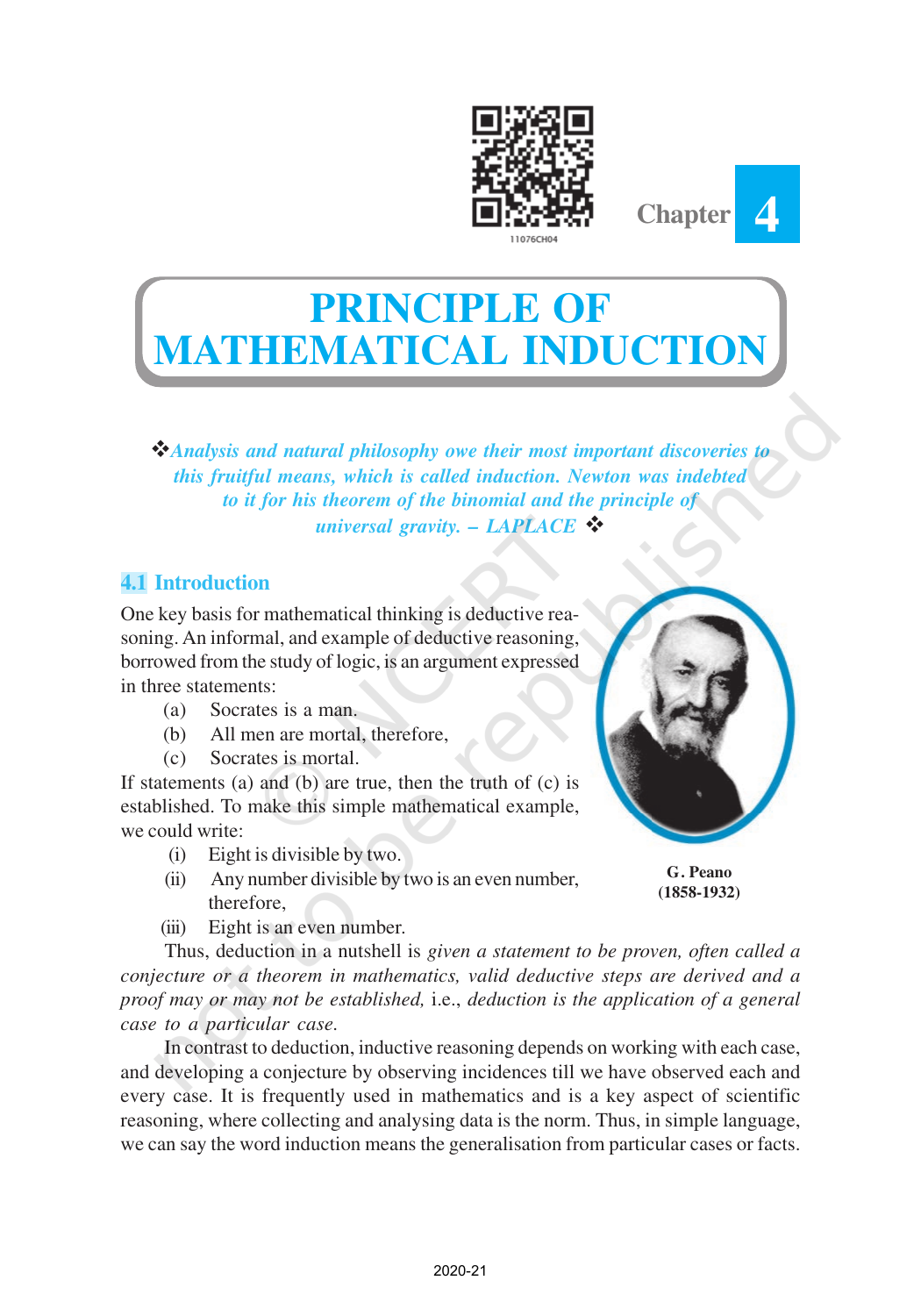In algebra or in other discipline of mathematics, there are certain results or statements that are formulated in terms of *n*, where *n* is a positive integer. To prove such statements the well-suited principle that is used–based on the specific technique, is known as the *principle of mathematical induction*.

## **4.2 Motivation**

In mathematics, we use a form of complete induction called mathematical induction. To understand the basic principles of mathematical induction, suppose a set of thin rectangular tiles are placed as shown in Fig 4.1.



When the first tile is pushed in the indicated direction, all the tiles will fall. To be absolutely sure that all the tiles will fall, it is sufficient to know that

- (a) The first tile falls, and
- (b) In the event that any tile falls its successor necessarily falls.

This is the underlying principle of mathematical induction.

We know, the set of natural numbers **N** is a special ordered subset of the real numbers. In fact, **N** is the smallest subset of **R** with the following property:

A set S is said to be an inductive set if  $1 \in S$  and  $x + 1 \in S$  whenever  $x \in S$ . Since **N** is the smallest subset of **R** which is an inductive set, it follows that any subset of **R** that is an inductive set must contain **N**.

### **Illustration**

Suppose we wish to find the formula for the sum of positive integers 1, 2, 3,...,*n*, that is, a formula which will give the value of  $1 + 2 + 3$  when  $n = 3$ , the value  $1 + 2 + 3 + 4$ , when  $n = 4$  and so on and suppose that in some manner we are led to believe that the

formula  $1 + 2 + 3 + ... + n = \frac{n(n+1)}{2}$ 2  $\frac{n(n+1)}{2}$  is the correct one.

How can this formula actually be proved? We can, of course, verify the statement for as many positive integral values of *n* as we like, but this process will not prove the formula for all values of *n*. What is needed is some kind of chain reaction which will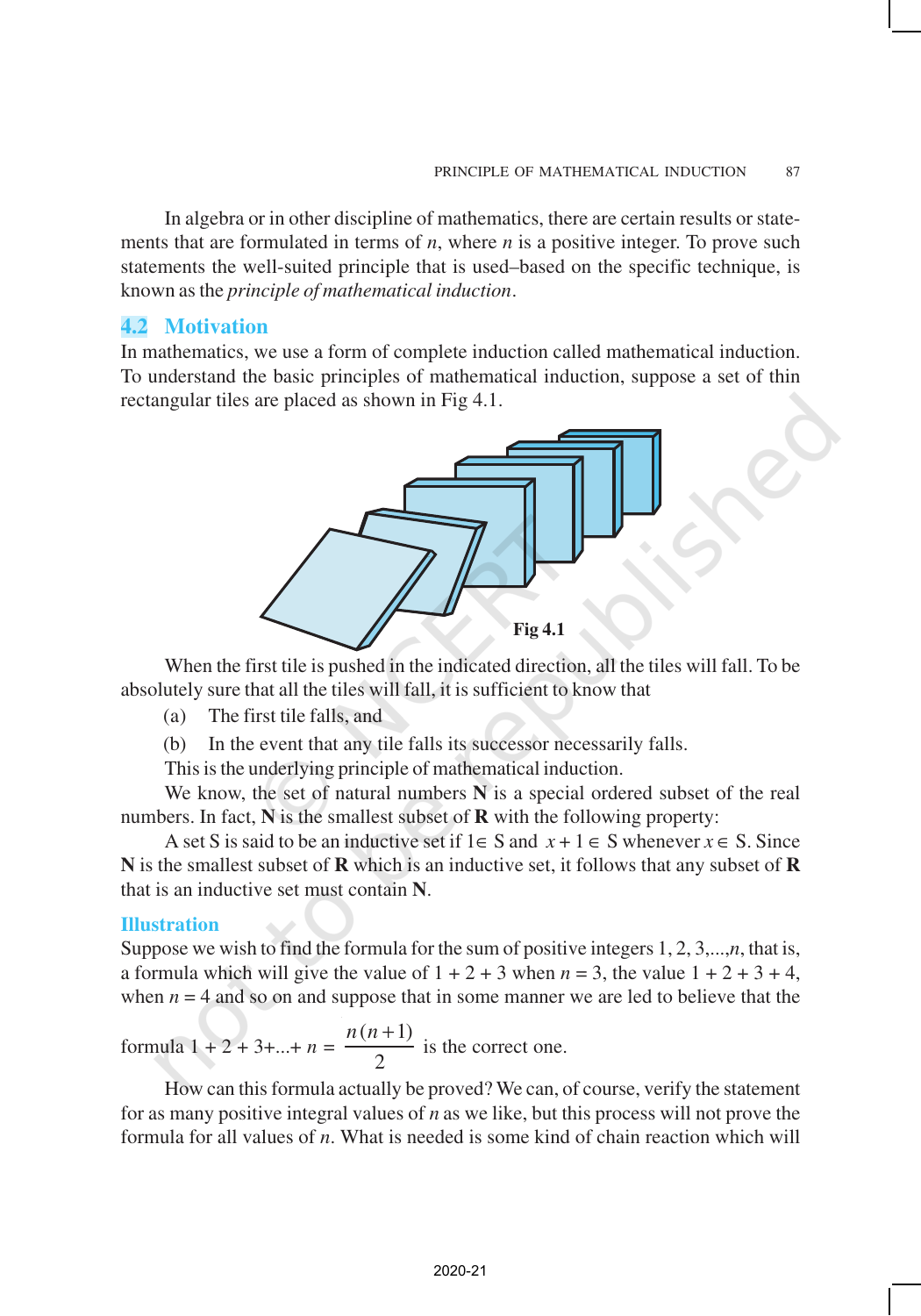have the effect that once the formula is proved for a particular positive integer the formula will automatically follow for the next positive integer and the next indefinitely. Such a reaction may be considered as produced by the method of mathematical induction.

## **4.3 The Principle of Mathematical Induction**

Suppose there is a given statement  $P(n)$  involving the natural number *n* such that

- (*i*) *The statement is true for*  $n = 1$ *, i.e.,*  $P(1)$  *is true, and*
- (*ii*) *If the statement is true for n = k* (*where k is some positive integer*), *then the statement is also true for*  $n = k + 1$ *, i.e., truth of*  $P(k)$  *implies the truth of P*  $(k + 1)$ .

*Then, P(n) is true for all natural numbers n.*

Property (i) is simply a statement of fact. There may be situations when a statement is true for all  $n \ge 4$ . In this case, step 1 will start from  $n = 4$  and we shall verify the result for  $n = 4$ , i.e.,  $P(4)$ .

Property (ii) is a conditional property. It does not assert that the given statement is true for  $n = k$ , but only that if it is true for  $n = k$ , then it is also true for  $n = k + 1$ . So, to prove that the property holds , only prove that conditional proposition:

If the statement is true for  $n = k$ , then it is also true for  $n = k + 1$ .

This is sometimes referred to as the inductive step. The assumption that the given statement is true for  $n = k$  in this inductive step is called the *inductive hypothesis*.

For example, frequently in mathematics, a formula will be discovered that appears to fit a pattern like

$$
1 = 12 = 1
$$
  
\n
$$
4 = 22 = 1 + 3
$$
  
\n
$$
9 = 32 = 1 + 3 + 5
$$
  
\n
$$
16 = 42 = 1 + 3 + 5 + 7
$$
, etc.

It is worth to be noted that the sum of the first two odd natural numbers is the square of second natural number, sum of the first three odd natural numbers is the square of third natural number and so on.Thus, from this pattern it appears that

 $1 + 3 + 5 + 7 + \dots + (2n - 1) = n^2$ , i.e,

the sum of the first *n* odd natural numbers is the square of *n*.

Let us write

 $P(n)$ :  $1 + 3 + 5 + 7 + ... + (2n - 1) = n^2$ .

We wish to prove that P(*n*) is true for all *n*.

The first step in a proof that uses mathematical induction is to prove that

P (1) is true. This step is called the basic step. Obviously

 $1 = 1^2$ , i.e.,  $P(1)$  is true.

The next step is called the *inductive step*. Here, we suppose that P (*k*) is true for some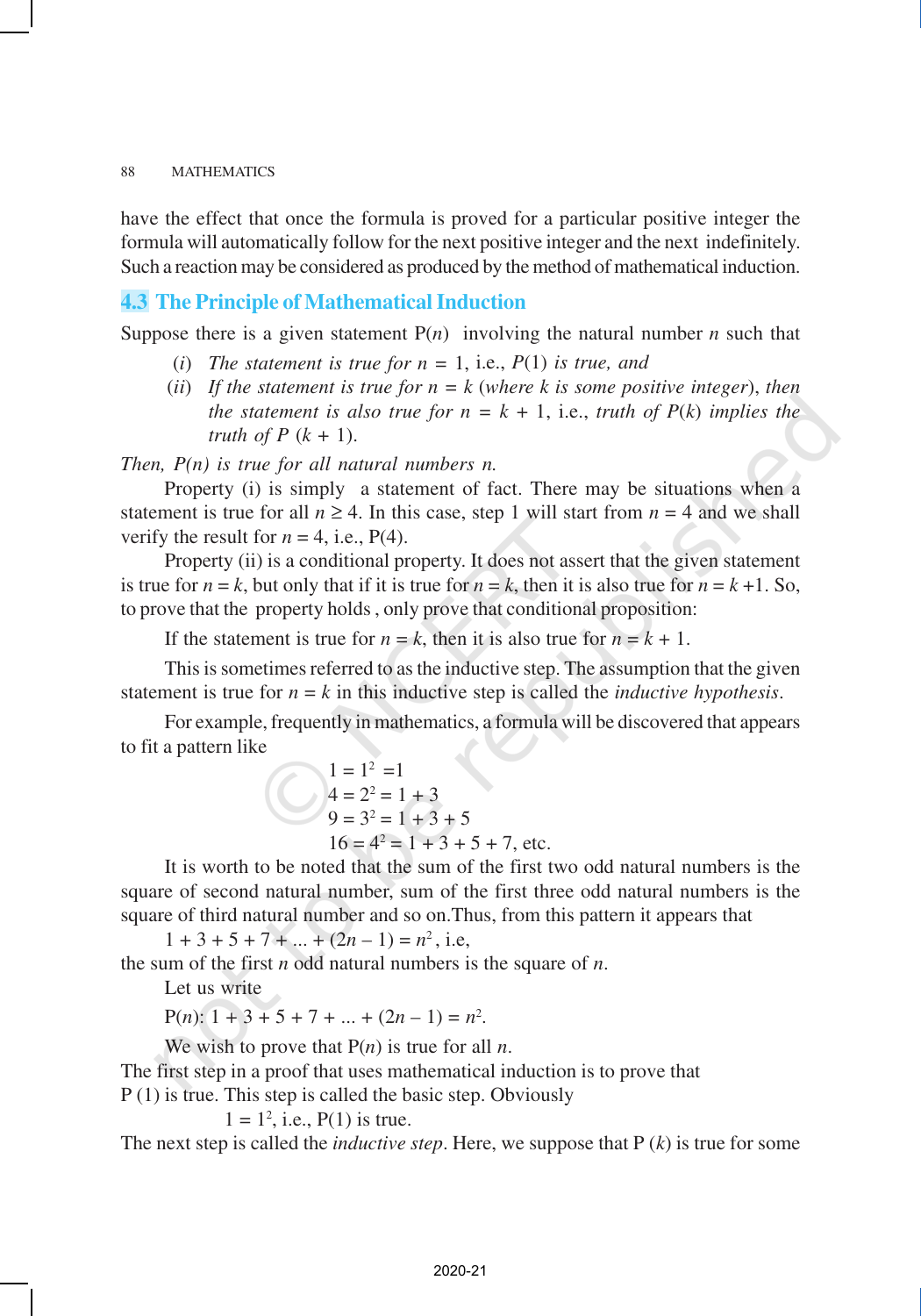positive integer *k* and we need to prove that  $P(k + 1)$  is true. Since  $P(k)$  is true, we have

$$
1 + 3 + 5 + 7 + \dots + (2k - 1) = k^2 \qquad \dots (1)
$$

Consider

$$
1 + 3 + 5 + 7 + \dots + (2k - 1) + \{2(k + 1) - 1\} \qquad \dots (2)
$$
  
=  $k^2 + (2k + 1) = (k + 1)^2$  [Using (1)]

.

Therefore,  $P(k + 1)$  is true and the inductive proof is now completed. Hence  $P(n)$  is true for all natural numbers *n*.

**Example 1** For all  $n \geq 1$ , prove that

$$
1^2 + 2^2 + 3^2 + 4^2 + \dots + n^2 = \frac{n(n+1)(2n+1)}{6}
$$

**Solution** Let the given statement be  $P(n)$ , i.e.,

$$
P(n): 12 + 22 + 32 + 42 + ... + n2 = \frac{n(n+1)(2n+1)}{6}
$$

For 
$$
n = 1
$$
,  $P(1): 1 = \frac{1(1+1)(2\times1+1)}{6} = \frac{1\times2\times3}{6} = 1$  which is true.

Assume that P(*k*) is true for some positive integer *k,* i.e.,

$$
1^{2} + 2^{2} + 3^{2} + 4^{2} + \ldots + k^{2} = \frac{k(k+1)(2k+1)}{6}
$$
 ... (1)

We shall now prove that  $P(k + 1)$  is also true. Now, we have

$$
(12 +22 +32 +42 +...+k2) + (k + 1)2
$$
  
= 
$$
\frac{k(k+1)(2k+1)}{6} + (k+1)2
$$
 [Using (1)]  
= 
$$
\frac{k(k+1)(2k+1)+6(k+1)2}{6}
$$
  
= 
$$
\frac{(k+1)(2k2+7k+6)}{6}
$$
  
= 
$$
\frac{(k+1)(k+1+1){2(k+1)+1}}{6}
$$

Thus  $P(k + 1)$  is true, whenever P (*k*) is true.

Hence, from the principle of mathematical induction, the statement  $P(n)$  is true for all natural numbers *n*.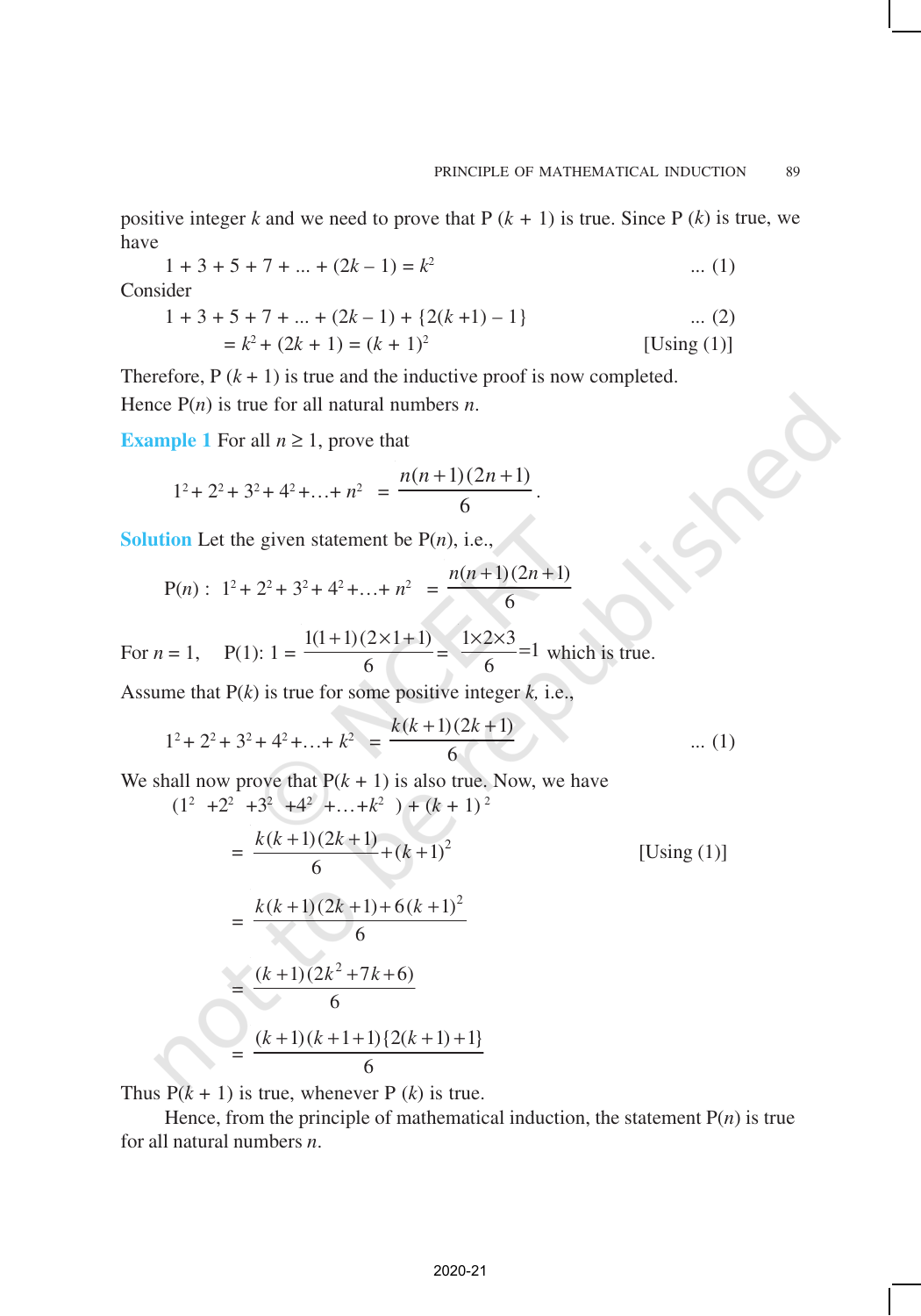**Example 2** Prove that  $2^n > n$  for all positive integers *n*.

**Solution** Let  $P(n)$ :  $2^n > n$ 

When  $n = 1$ ,  $2<sup>1</sup> > 1$ . Hence P(1) is true.

Assume that P(*k*) is true for any positive integer *k*, i.e.,

 $2^k > k$  $k > k$  ... (1) We shall now prove that  $P(k + 1)$  is true whenever  $P(k)$  is true.

Multiplying both sides of  $(1)$  by 2, we get

2. 
$$
2^k > 2k
$$
  
i.e.,  $2^{k+1} > 2k = k + k > k + 1$ 

Therefore,  $P(k + 1)$  is true when  $P(k)$  is true. Hence, by principle of mathematical induction, P(*n*) is true for every positive integer *n*.

**Example 3** For all  $n \geq 1$ , prove that

$$
\frac{1}{1.2} + \frac{1}{2.3} + \frac{1}{3.4} + \dots + \frac{1}{n(n+1)} = \frac{n}{n+1}.
$$

**Solution** We can write

P(n): 
$$
\frac{1}{1.2} + \frac{1}{2.3} + \frac{1}{3.4} + \dots + \frac{1}{n(n+1)} = \frac{n}{n+1}
$$

We note that  $P(1)$  $1.2 \quad 2 \quad 1+1$  $= -\frac{1}{2}$ which is true. Thus,  $P(n)$  is true for  $n = 1$ .

Assume that  $P(k)$  is true for some natural number  $k$ ,

i.e., 
$$
\frac{1}{1.2} + \frac{1}{2.3} + \frac{1}{3.4} + \dots + \frac{1}{k(k+1)} = \frac{k}{k+1}
$$
 ... (1)

We need to prove that  $P(k + 1)$  is true whenever  $P(k)$  is true. We have

$$
\frac{1}{1.2} + \frac{1}{2.3} + \frac{1}{3.4} + \dots + \frac{1}{k(k+1)} + \frac{1}{(k+1)(k+2)}
$$
  
= 
$$
\left[ \frac{1}{1.2} + \frac{1}{2.3} + \frac{1}{3.4} + \dots + \frac{1}{k(k+1)} \right] + \frac{1}{(k+1)(k+2)}
$$
  
= 
$$
\frac{k}{k+1} + \frac{1}{(k+1)(k+2)}
$$
 [Using (1)]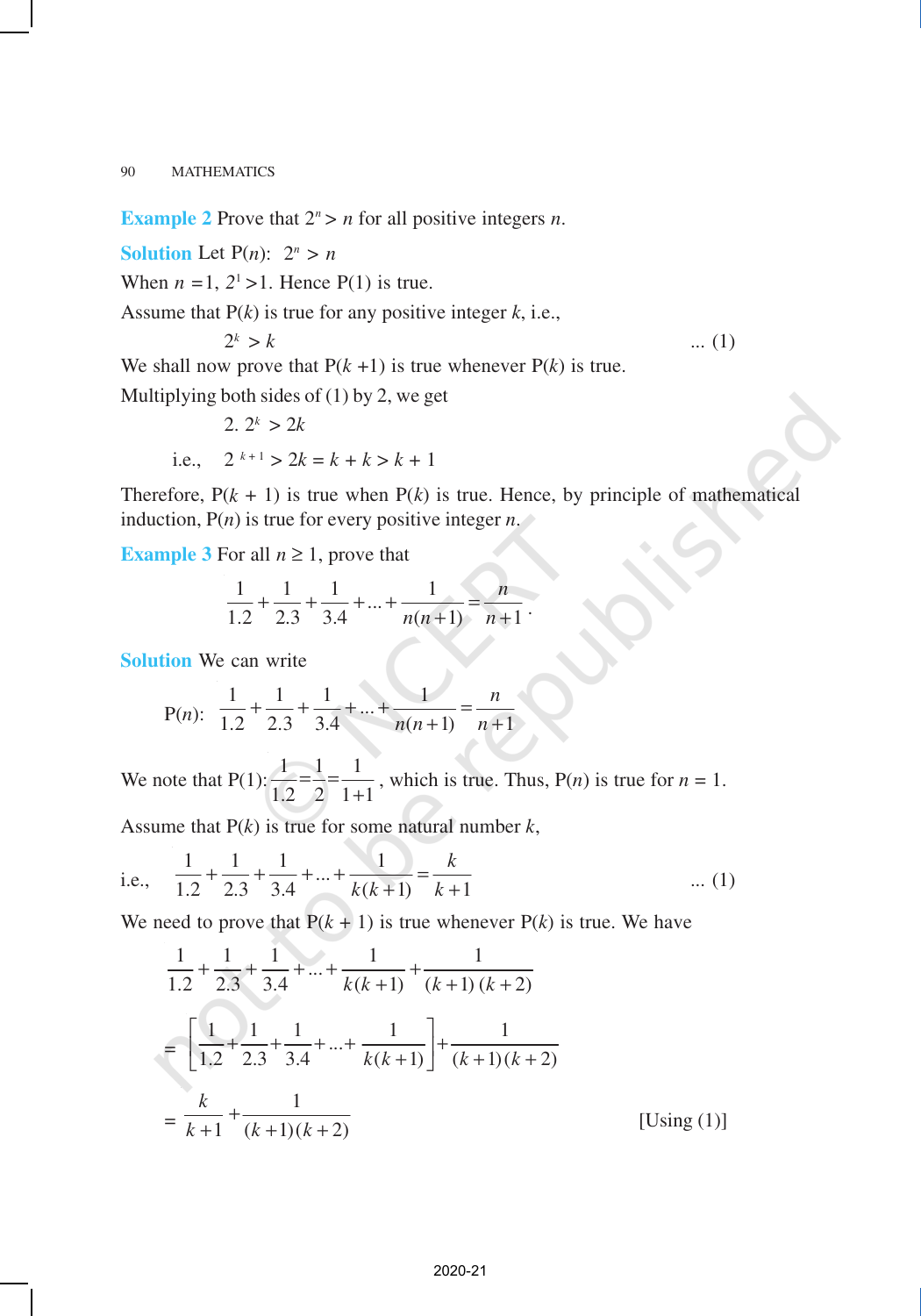$$
= \frac{k(k+2)+1}{(k+1)(k+2)} = \frac{(k^2+2k+1)}{(k+1)(k+2)} = \frac{(k+1)^2}{(k+1)(k+2)} = \frac{k+1}{k+2} = \frac{k+1}{(k+1)+1}
$$

Thus  $P(k + 1)$  is true whenever  $P(k)$  is true. Hence, by the principle of mathematical induction,  $P(n)$  is true for all natural numbers.

**Example 4** For every positive integer *n*, prove that  $7^n - 3^n$  is divisible by 4.

**Solution** We can write

 $P(n)$ :  $7^n - 3^n$  is divisible by 4.

We note that

P(1):  $7^1 - 3^1 = 4$  which is divisible by 4. Thus P(*n*) is true for  $n = 1$ 

Let  $P(k)$  be true for some natural number  $k$ ,

i.e.,  $P(k): 7^k - 3^k$  is divisible by 4.

We can write  $7^k - 3^k = 4d$ , where  $d \in \mathbb{N}$ .

Now, we wish to prove that  $P(k + 1)$  is true whenever  $P(k)$  is true.

Now  $7^{(k+1)} - 3^{(k+1)} = 7^{(k+1)} - 7 \cdot 3^k + 7 \cdot 3^k - 3^{(k+1)}$ 

$$
= 7(7k - 3k) + (7 - 3)3k = 7(4d) + (7 - 3)3k
$$

$$
= 7(4d) + 4.3^k = 4(7d + 3^k)
$$

From the last line, we see that  $7^{(k+1)} - 3^{(k+1)}$  is divisible by 4. Thus,  $P(k + 1)$  is true when  $P(k)$  is true. Therefore, by principle of mathematical induction the statement is true for every positive integer *n*.

**Example 5** Prove that  $(1 + x)^n \ge (1 + nx)$ , for all natural number *n*, where  $x > -1$ .

**Solution** Let  $P(n)$  be the given statement,

i.e.,  $P(n)$ :  $(1 + x)^n \ge (1 + nx)$ , for  $x > -1$ .

We note that  $P(n)$  is true when  $n = 1$ , since  $(1+x) \ge (1+x)$  for  $x > -1$ 

Assume that

$$
P(k): (1 + x)^k \ge (1 + kx), x > -1 \text{ is true.}
$$
 ... (1)

We want to prove that  $P(k + 1)$  is true for  $x > -1$  whenever  $P(k)$  is true. ... (2) Consider the identity

 $(1 + x)^{k+1} = (1 + x)^k (1 + x)$ 

Given that  $x > -1$ , so  $(1+x) > 0$ .

Therefore , by using  $(1 + x)^k \ge (1 + kx)$ , we have

 $(1 + x)^{k+1} \geq (1 + kx)(1 + x)$ i.e.  $(1 + x)^{k+1} \ge (1 + x + kx + kx^2)$ ). ... (3)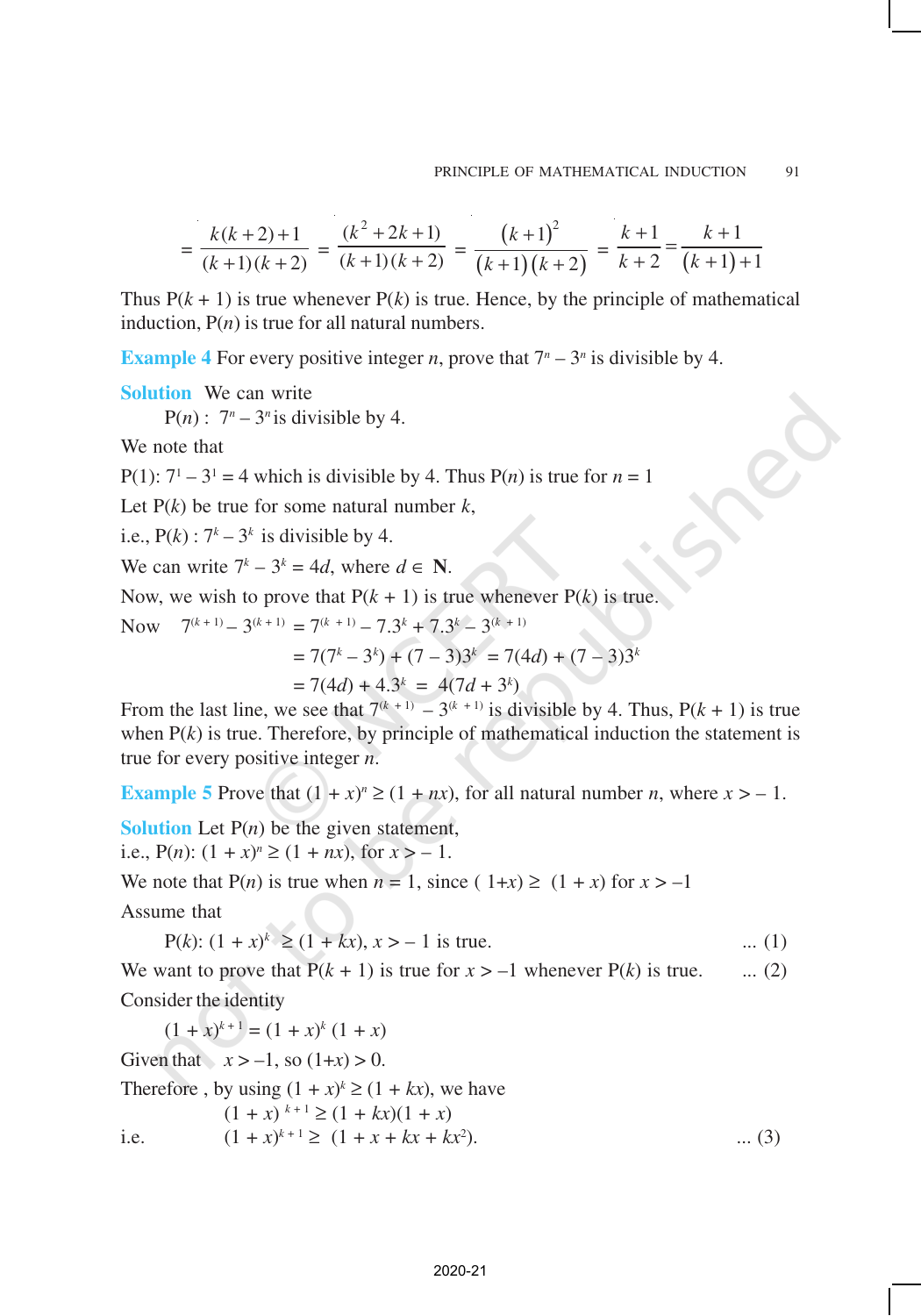Here *k* is a natural number and  $x^2 \ge 0$  so that  $kx^2 \ge 0$ . Therefore

 $(1 + x + kx + kx^2) \ge (1 + x + kx),$ 

and so we obtain

 $(1 + x)^{k+1} \ge (1 + x + kx)$ i.e.  $(1 + x)^{k+1} \geq [1 + (1 + k)x]$ 

Thus, the statement in (2) is established. Hence, by the principle of mathematical induction,  $P(n)$  is true for all natural numbers.

**Example 6** Prove that

2.7<sup>*n*</sup> + 3.5<sup>*n*</sup> – 5 is divisible by 24, for all  $n \in \mathbb{N}$ .

**Solution** Let the statement  $P(n)$  be defined as

 $P(n)$ :  $2.7^n + 3.5^n - 5$  is divisible by 24.

We note that  $P(n)$  is true for  $n = 1$ , since  $2.7 + 3.5 - 5 = 24$ , which is divisible by 24.

Assume that P(*k*) is true

i.e. 
$$
2.7^k + 3.5^k - 5 = 24q
$$
, when  $q \in \mathbb{N}$  ... (1)

Now, we wish to prove that  $P(k + 1)$  is true whenever  $P(k)$  is true.

We have

$$
2.7^{k+1} + 3.5^{k+1} - 5 = 2.7^k \cdot 7^1 + 3.5^k \cdot 5^1 - 5
$$
  
= 7 [2.7<sup>k</sup> + 3.5<sup>k</sup> - 5 - 3.5<sup>k</sup> + 5] + 3.5<sup>k</sup> \cdot 5 - 5  
= 7 [24q - 3.5<sup>k</sup> + 5] + 15.5<sup>k</sup> - 5  
= 7 \times 24q - 21.5<sup>k</sup> + 35 + 15.5<sup>k</sup> - 5  
= 7 \times 24q - 6.5<sup>k</sup> + 30  
= 7 \times 24q - 6 (5<sup>k</sup> - 5)  
= 7 \times 24q - 6 (4p) [(5<sup>k</sup> - 5) is a multiple of 4 (why?)]  
= 7 \times 24q - 24p  
= 24 (7q - p)  
= 24 \times r; r = 7q - p, is some natural number. ... (2)

The expression on the R.H.S. of (1) is divisible by 24. Thus  $P(k + 1)$  is true whenever P(*k*) is true.

Hence, by principle of mathematical induction,  $P(n)$  is true for all  $n \in N$ .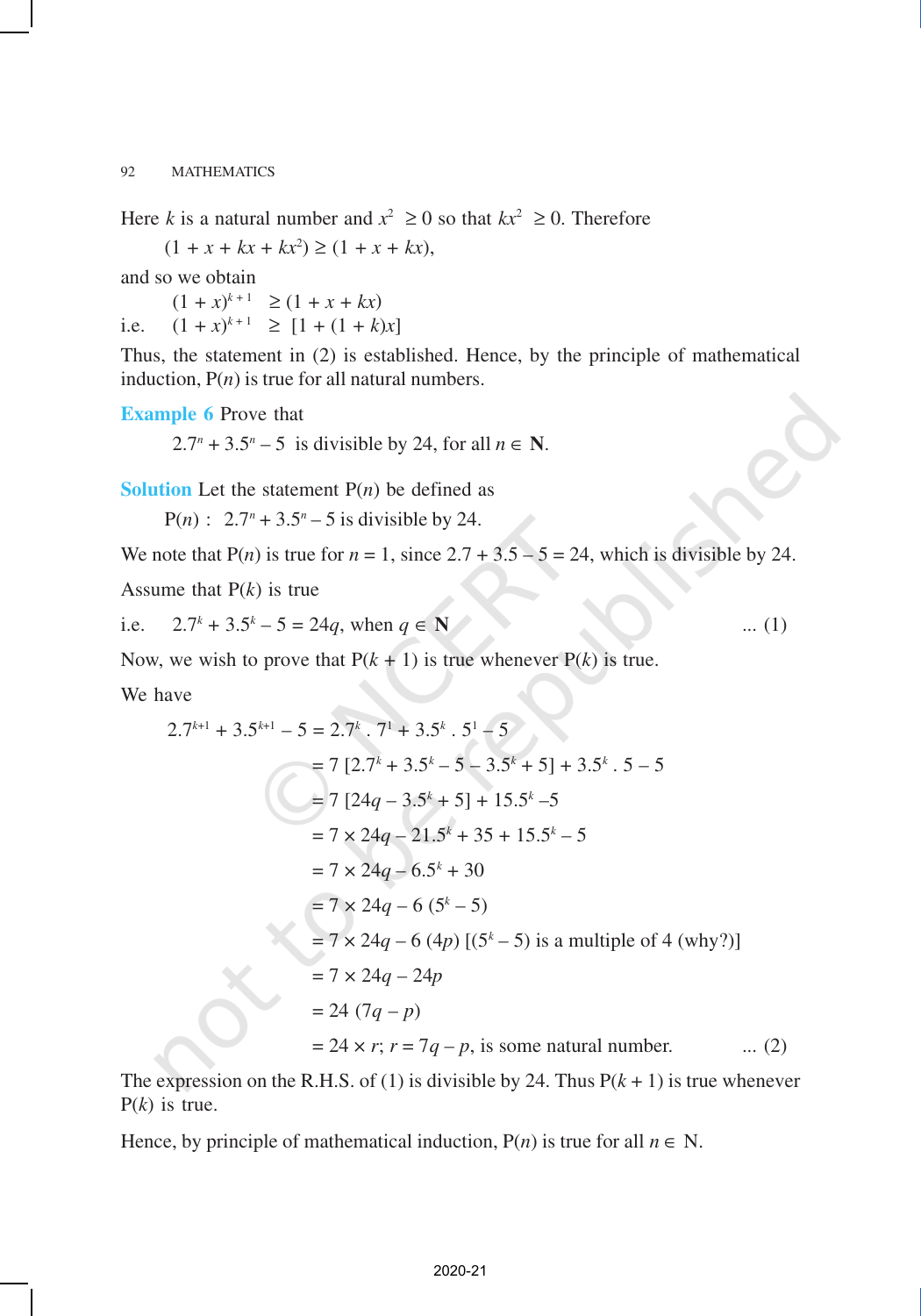...(1)

**Example 7** Prove that

$$
1^2 + 2^2 + \dots + n^2 > \frac{n^3}{3}, n \in \mathbb{N}
$$

**Solution** Let P(*n*) be the given statement.

i.e., 
$$
P(n): 1^2 + 2^2 + ... + n^2 > \frac{n^3}{3}, n \in \mathbb{N}
$$

We note that P(n) is true for 
$$
n = 1
$$
 since  $1^2 > \frac{1^3}{3}$ 

Assume that P(*k*) is true

i.e. 
$$
P(k): 1^2 + 2^2 + ... + k^2 > \frac{k^3}{3}
$$

We shall now prove that  $P(k + 1)$  is true whenever  $P(k)$  is true.

We have 
$$
1^2 + 2^2 + 3^2 + \dots + k^2 + (k+1)^2
$$

$$
= (12 + 22 + ... + k2) + (k+1)2 > \frac{k3}{3} + (k+1)2
$$
 [by (1)]  

$$
= \frac{1}{3} [k3 + 3k2 + 6k + 3]
$$
  

$$
= \frac{1}{3} [(k+1)3 + 3k + 2] > \frac{1}{3} (k+1)3
$$

Therefore,  $P(k + 1)$  is also true whenever  $P(k)$  is true. Hence, by mathematical induction  $P(n)$  is true for all  $n \in \mathbb{N}$ .

**Example 8** Prove the rule of exponents  $(ab)^n = a^n b^n$ by using principle of mathematical induction for every natural number.

**Solution** Let  $P(n)$  be the given statement i.e.  $P(n) : (ab)^n = a^n b^n$ .

We note that  $P(n)$  is true for  $n = 1$  since  $(ab)^1 = a^1b^1$ . Let  $P(k)$  be true, i.e.,

$$
(ab)^k = a^k b^k \tag{1}
$$

We shall now prove that  $P(k + 1)$  is true whenever  $P(k)$  is true.

Now, we have

$$
(ab)^{k+1} = (ab)^k (ab)
$$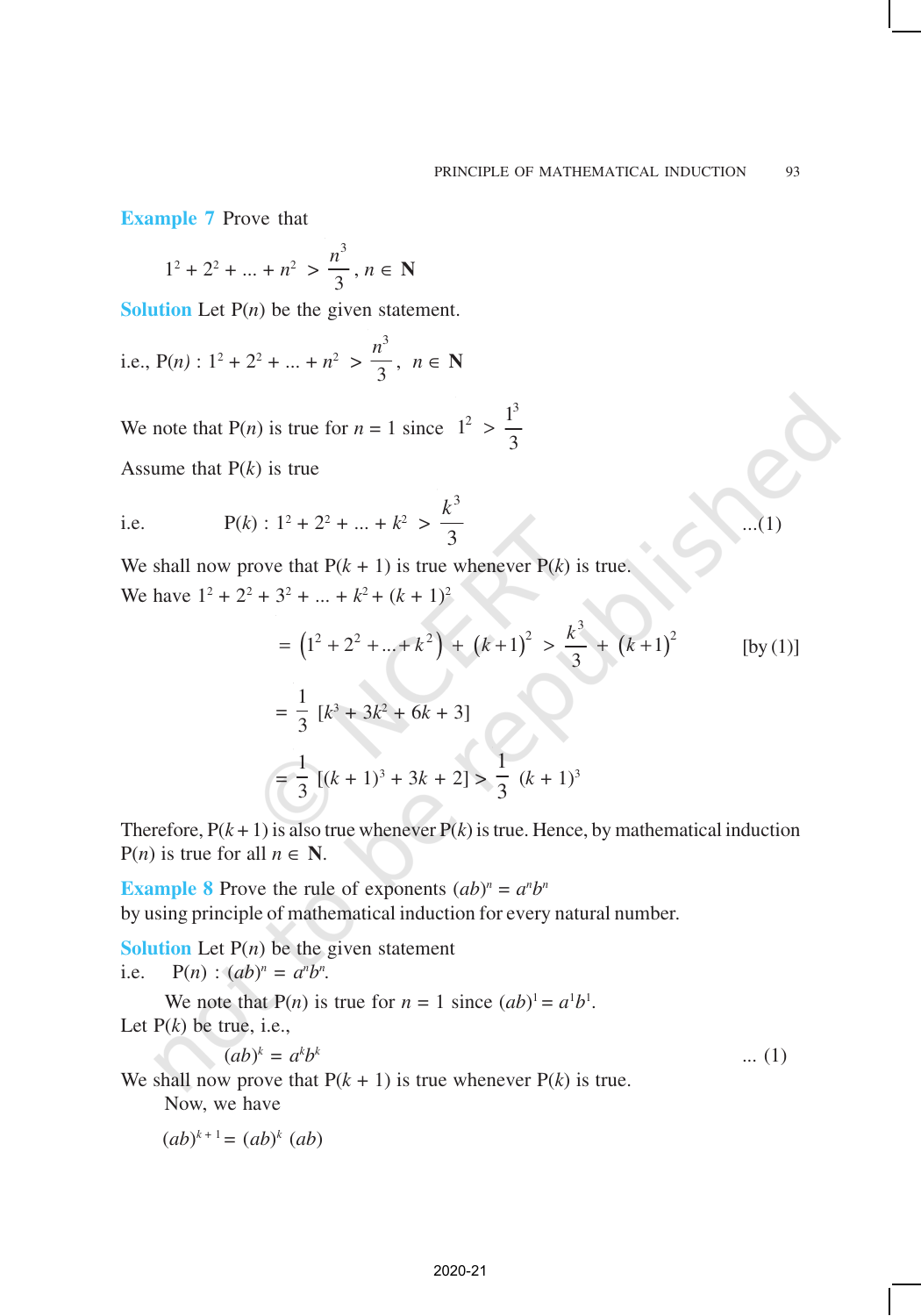$$
= (ak bk) (ab)
$$
 [by (1)]  

$$
= (ak . a1) (bk . b1) = ak+1 . bk+1
$$

Therefore,  $P(k + 1)$  is also true whenever  $P(k)$  is true. Hence, by principle of mathematical induction,  $P(n)$  is true for all  $n \in N$ .

## **EXERCISE 4.1**

ISYE

Prove the following by using the principle of mathematical induction for all  $n \in \mathbb{N}$ :

1. 
$$
1 + 3 + 3^2 + ... + 3^{n-1} = \frac{(3^n - 1)}{2}
$$
.  
\n2.  $1^3 + 2^3 + 3^3 + ... + n^3 = \left(\frac{n(n+1)}{2}\right)^2$ .  
\n3.  $1 + \frac{1}{(1+2)} + \frac{1}{(1+2+3)} + ... + \frac{1}{(1+2+3+...n)} = \frac{2n}{(n+1)}$ .  
\n4.  $1.2.3 + 2.3.4 + ... + n(n+1)(n+2) = \frac{n(n+1)(n+2)(n+3)}{4}$ .  
\n5.  $1.3 + 2.3^2 + 3.3^3 + ... + n.3^n = \frac{(2n-1)3^{n+1}+3}{4}$ .  
\n6.  $1.2 + 2.3 + 3.4 + ... + n.(n+1) = \left[\frac{n(n+1)(n+2)}{3}\right]$ .  
\n7.  $1.3 + 3.5 + 5.7 + ... + (2n-1)(2n+1) = \frac{n(4n^2 + 6n - 1)}{3}$ .  
\n8.  $1.2 + 2.2^2 + 3.2^3 + ... + n.2^n = (n-1) 2^{n+1} + 2$ .  
\n9.  $\frac{1}{2} + \frac{1}{4} + \frac{1}{8} + ... + \frac{1}{2^n} = 1 - \frac{1}{2^n}$ .  
\n10.  $\frac{1}{2.5} + \frac{1}{5.8} + \frac{1}{8.11} + ... + \frac{1}{(3n-1)(3n+2)} = \frac{n}{(6n+4)}$ .  
\n11.  $\frac{1}{1.2.3} + \frac{1}{2.3.4} + \frac{1}{3.4.5} + ... + \frac{1}{n(n+1)(n+2)} = \frac{n(n+3)}{4(n+1)(n+2)}$ .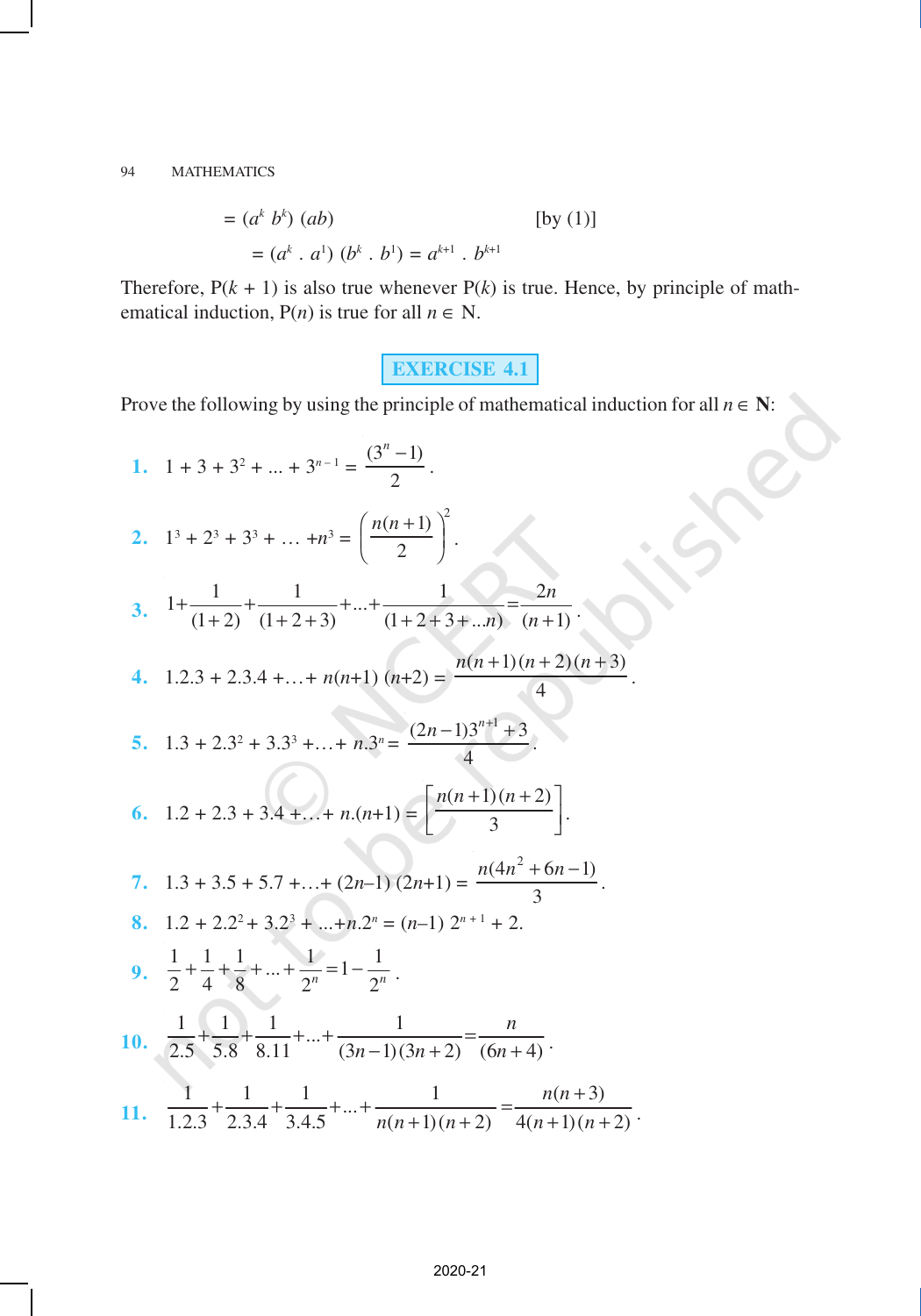12. 
$$
a + ar + ar^2 + ... + ar^{n-1} = \frac{a(r^n - 1)}{r - 1}
$$
.  
\n13.  $\left(1 + \frac{3}{1}\right)\left(1 + \frac{5}{4}\right)\left(1 + \frac{7}{9}\right)...\left(1 + \frac{(2n+1)}{n^2}\right) = (n+1)^2$ .  
\n14.  $\left(1 + \frac{1}{1}\right)\left(1 + \frac{1}{2}\right)\left(1 + \frac{1}{3}\right)...\left(1 + \frac{1}{n}\right) = (n+1)$ .  
\n15.  $1^2 + 3^2 + 5^2 + ... + (2n-1)^2 = \frac{n(2n-1)(2n+1)}{3}$ .  
\n16.  $\frac{1}{1.4} + \frac{1}{4.7} + \frac{1}{7.10} + ... + \frac{1}{(3n-2)(3n+1)} = \frac{n}{(3n+1)}$ .  
\n17.  $\frac{1}{3.5} + \frac{1}{5.7} + \frac{1}{7.9} + ... + \frac{1}{(2n+1)(2n+3)} = \frac{n}{3(2n+3)}$ .  
\n18.  $1 + 2 + 3 + ... + n < \frac{1}{8}(2n+1)^2$ .  
\n19.  $n(n+1)(n+5)$  is a multiple of 3.  
\n20.  $10^{2n-1} + 1$  is divisible by  $x + y$ .  
\n22.  $3^{2n+2} - 8n - 9$  is divisible by  $x + y$ .  
\n23.  $41^n - 14^n$  is a multiple of 27.

24. 
$$
(2n + 7) < (n + 3)^2
$$
.

## *Summary*

- $\blacklozenge$  One key basis for mathematical thinking is deductive reasoning. In contrast to deduction, inductive reasoning depends on working with different cases and developing a conjecture by observing incidences till we have observed each and every case. Thus, in simple language we can say the word 'induction' means the generalisation from particular cases or facts.
- ®The principle of mathematical induction is one such tool which can be used to prove a wide variety of mathematical statements. Each such statement is assumed as  $P(n)$  associated with positive integer  $n$ , for which the correctness